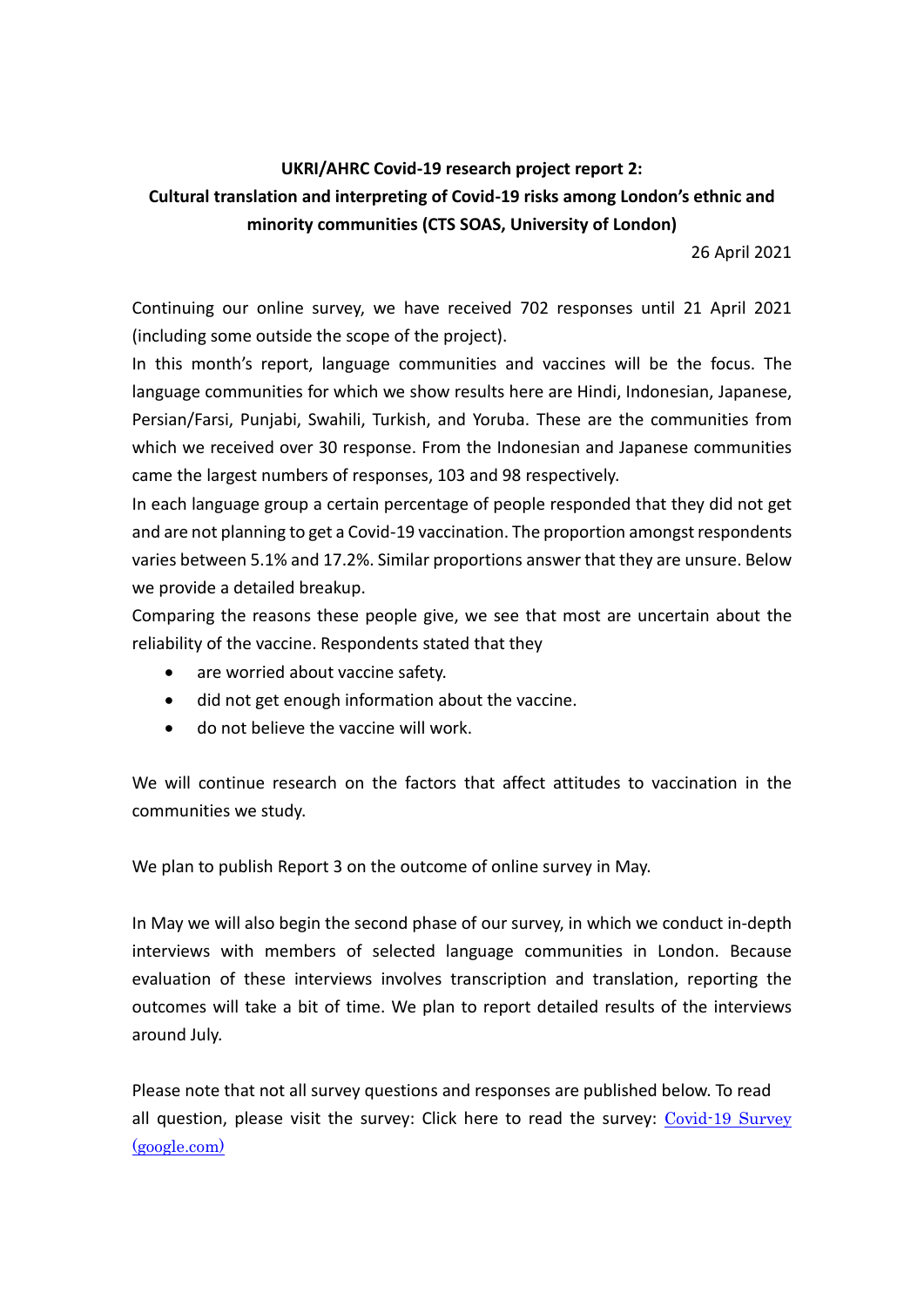### **Hindi**

This group of participants often speak more than one language.

Hindi and Urdu, Punjabi, Anish, Putjabi, Sindhi & Punjabi, German, Bengal, Marwari



# **Free text:**

●*I want a specific vaccine.*

# **Indonesian**

This group of participants often speak more than one language. Indonesian with Bahasa, Jawanese, Malay

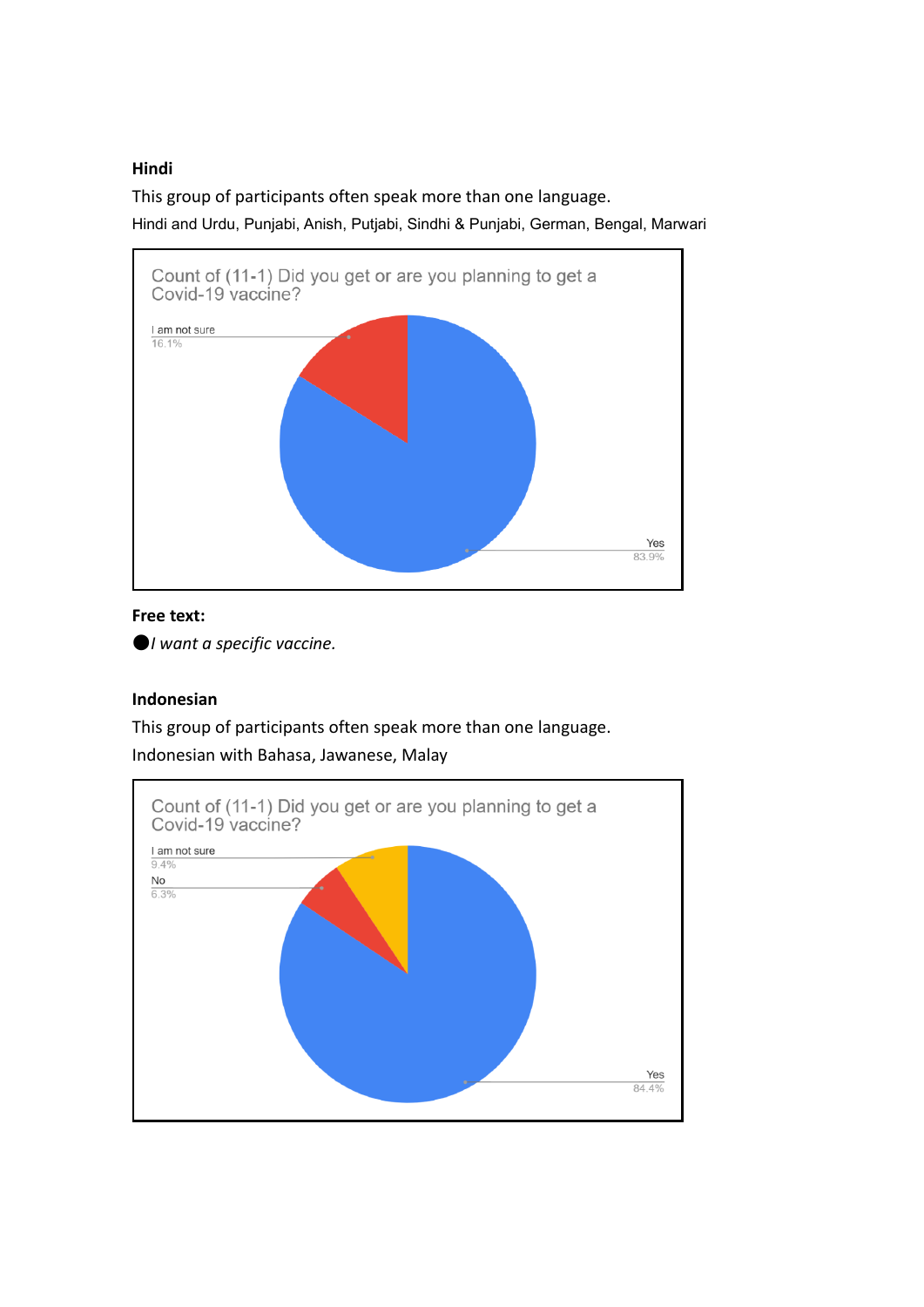#### **Japanese**



### **Persian/Farsi**



#### **Free text:**

●*In general I am reluctant to take medication*

●*Also at 55 and healthy I believe (possibly wrongly) my risk of serious health complication from COVID is less than a potential risk from vaccine*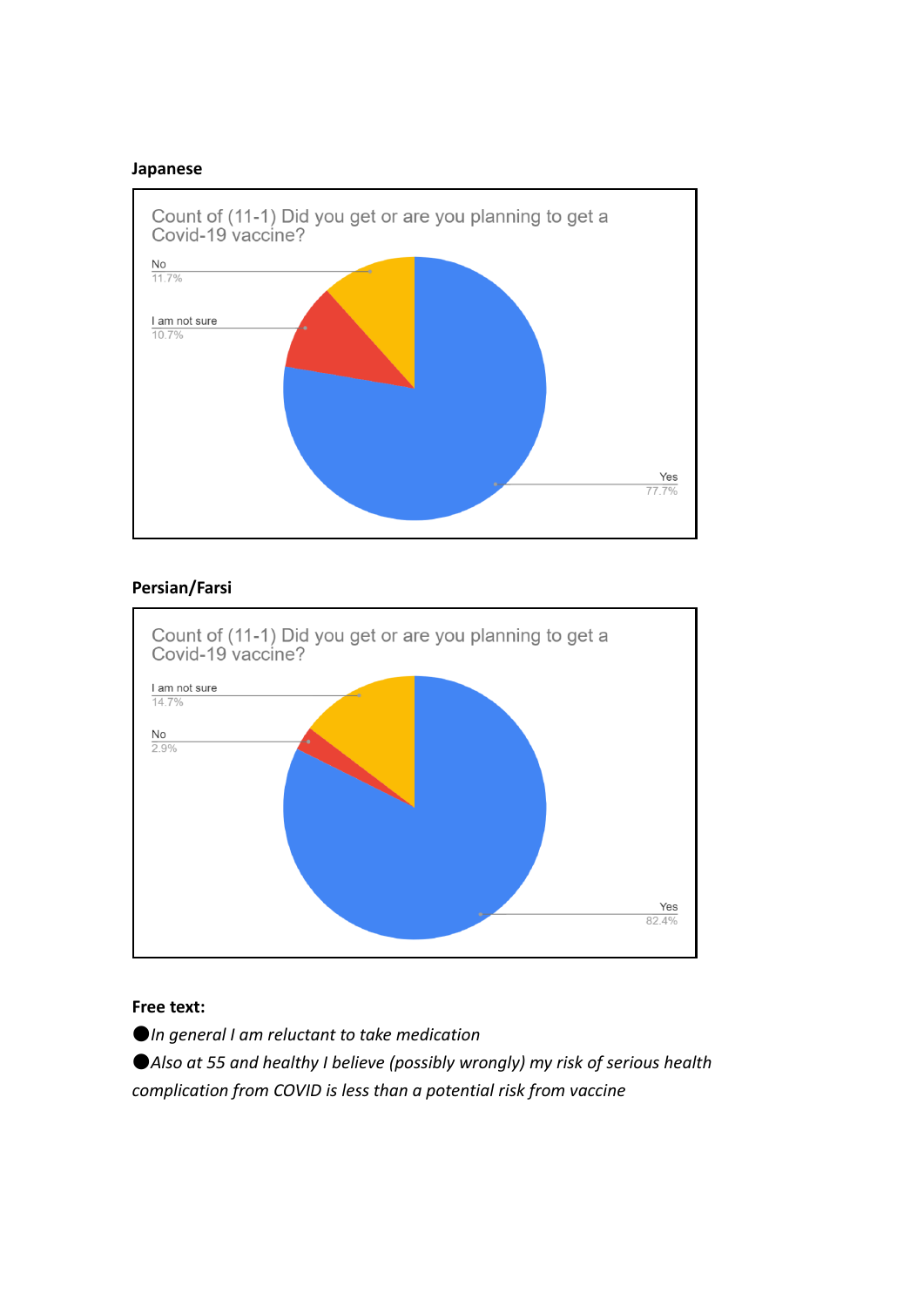## **Punjabi**

This group of participants often speak more than one language.

Punjabi with Urdu, Hindi, Sindhi



### **Free text:**

●*I do not know when the government will provide us vaccines of it.*

### **Swahili**





●*I want to see what it is like to get the vaccine and then I may*